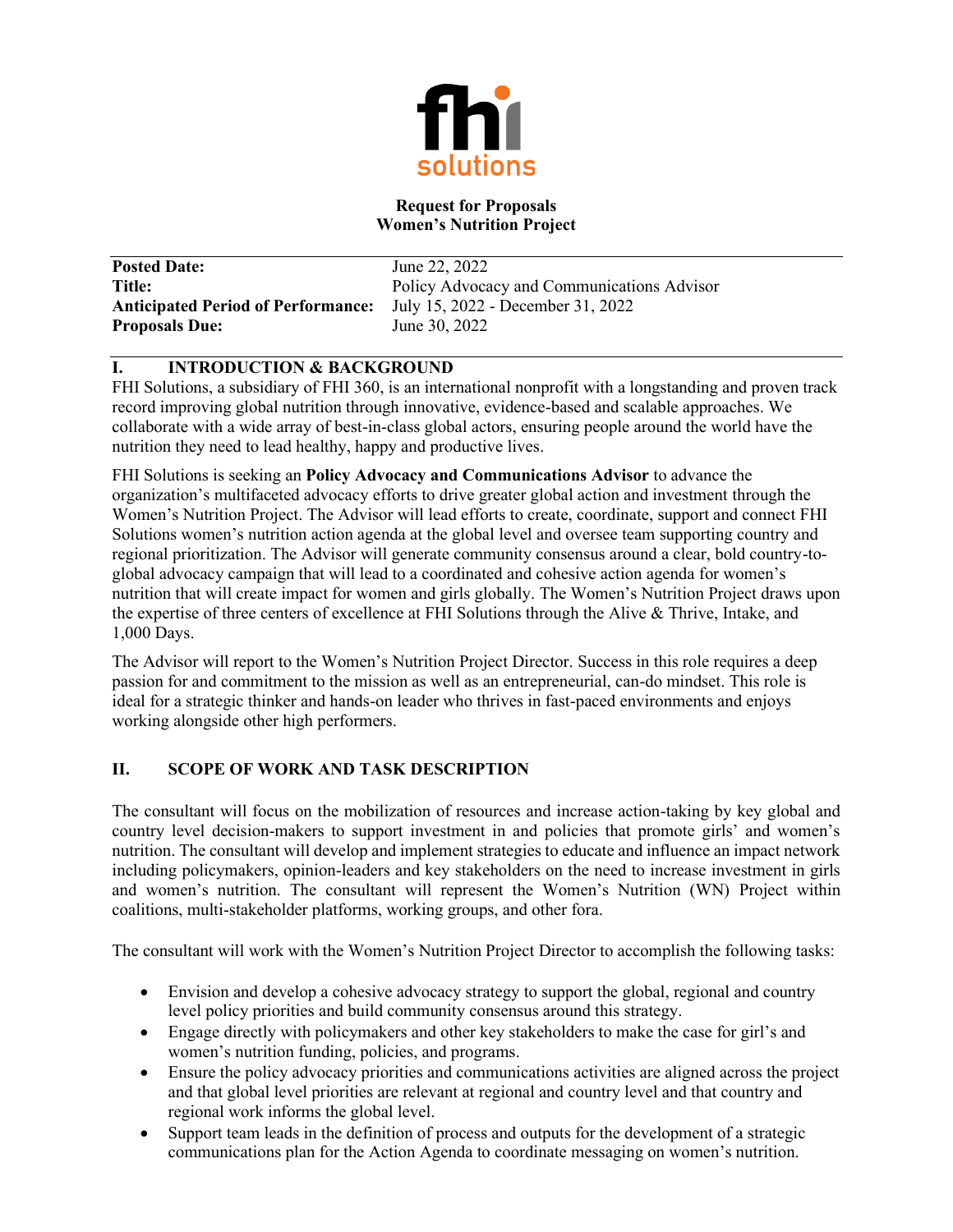- Provide strategic input to any formative research including opinion leader research as well as stakeholder mapping.
- Define scope to conduct a policy and desk review on financing and accountability for nutrition (curate existing data, identify gaps for further research and highlight donor performance and opportunities for financing) as basis for resource mobilization plan
- Participate in calls with BMGF
- Develop original advocacy content and innovative approaches to influence diverse target audiences.
- Represent WN at public events, private meetings, and in regular consultation with advocacy partners.
- Maintain strong and close working relationships with a diverse set of partners, including advocacy partners located around the globe, funders and policymakers, as well as thought-leaders in the global nutrition field.
- Perform other activities as requested by the Project Director

## **Education:**

• Master's Degree or its International Equivalent in Policy Advocacy and Communications, Public Health, Nutrition or a Related Field.

## **Qualifications:**

The consultant or person in charge is expected to meet the following requirements and demonstrate the following competencies:

- Master's Degree or higher in a relevant field of study with a minimum of 8 years of progressive experience in policy, advocacy work focused on nutrition.
- Experience in project management is essential.
- A demonstrated ability to cultivate strong relationships with stakeholders and partner organizations.
- Exceptional written skills and a proven ability to translate technical content into compelling communication materials for policy audiences.
- A strong network relevant to this position. Experience working with diverse, global coalitions. Some experience engaging with philanthropic donors is a plus.

# **III. Anticipated Timeline**

The consultant will begin working with the Woman's Nutrition Project on July 15 through December 31, 2022, with possibility of extension based on project needs.

# **IV. ANTICIPATED CONTRACTUAL MECHANISM**

FHI Solutions anticipates issuing a Daily/Hourly Rate/not-to-exceed contract to the offeror(s) whose proposal is most advantageous. The agreement will be issued to the responsive offer that is selected as the highest scorer on a best value basis. Payments will be based on actual hours worked on approved activities. Certified invoices will be submitted on a routine basis and payments will be contingent on timely submission and approval of deliverables. The consultant agreement will take into account an estimated 18- 20 hours of effort a week at the negotiated hourly rate.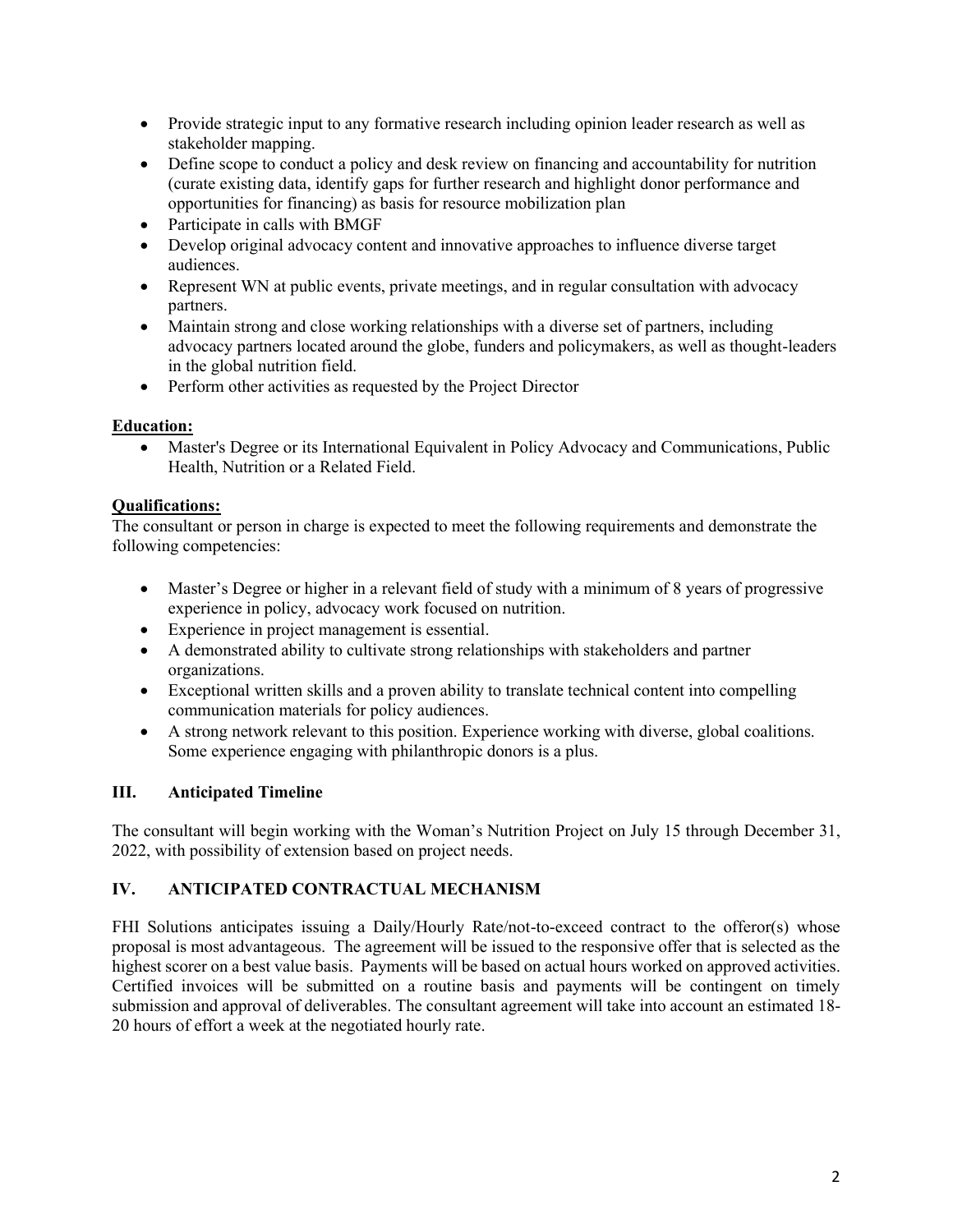## **V. PROPOSAL INSTRUCTIONS AND DEADLINES**

Responses to this RFP should be submitted by email to the attention of Lina Constien, Project Manager, [LConstien@fhi360.org](mailto:LConstien@fhi360.org) and cc: Meaza Getachew, [mgetachew@fhisolutions.org](mailto:mgetachew@fhisolutions.org) no later than **June 30, 2022 at 5 p.m. ET.** Proposals received after this date and time may not be accepted for consideration. FHI Solutions will acknowledge receipt of your proposal by email. Proposals must be submitted in electronic format.

Any questions or requests for clarification need to be submitted in writing to the same email addresses noted above by **June 17, 2022 at 5 p.m. ET**. Answers will be shared with all parties that have expressed interest. No telephone inquiries will be answered.

### **All email correspondence should reference "Policy Advocacy and Communications Advisor" in the subject line.**

## **VI. SUBMISSION REQUIREMENTS**

To be considered, bidders must provide via email:

- 1. An updated CV (maximum 3 pages)
- 2. An expression of interest letter or cover letter
- 3. A proposed **hourly** rate, along with a completed and signed Biodata Form\*
- 4. At least two references from clients for which you have performed similar work was performed and/or examples of that work.
- *5.* Email address where confirmation of submission can be sent.

#### **VII. SCORING CRITERIA**

Proposals will be scored on a best value basis by an evaluation committee as follows:

- A. CV, expression of interest letter and proposal: 60 points
- B. Proposed **hourly** rate: 40 points

## **VIII. MISCELLANEOUS**

#### **WITHDRAWAL OF PROPOSALS**

Proposals may be withdrawn by written notice or email received at any time before award.

## **FALSE STATEMENTS IN OFFER**

Offerors must provide full, accurate and complete information as required by this solicitation and its attachments.

Proposals become property of FHI SOLUTIONS LLC.

### **DISCLAIMERS AND FHI SOLUTIONS LLC PROTECTION CLAUSES**

- FHI Solutions may cancel the solicitation and not make an award
- FHI Solutions may reject any or all responses received
- Issuance of a solicitation does not constitute an award commitment by FHI Solutions
- FHI Solutions reserves the right to disqualify any offer based on offeror failure to follow solicitation instructions